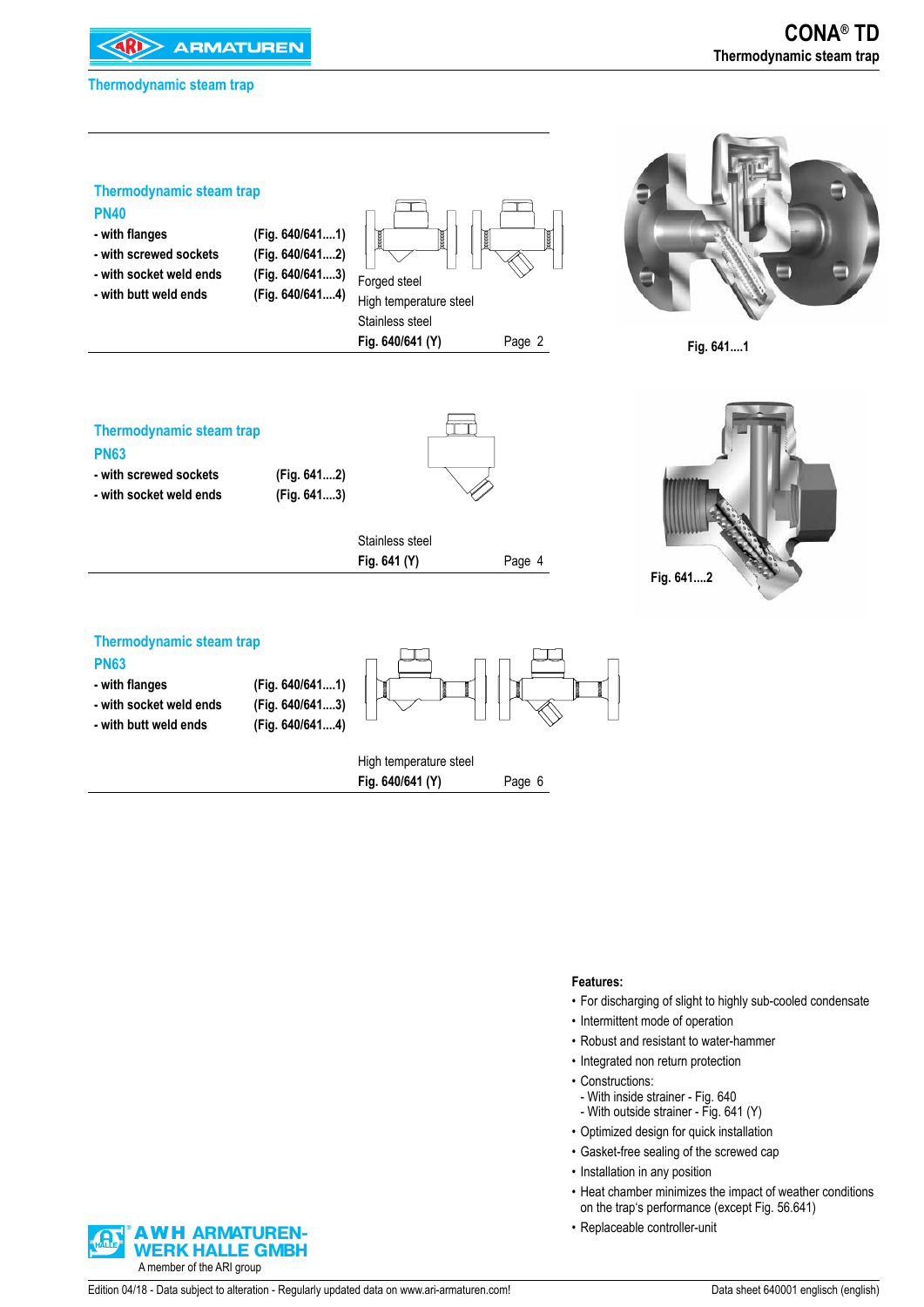### **Thermodynamic steam trap (Forged steel, High temperature steel, Stainless steel)**







Fig. 640/641....2 with screwed sockets



Fig. 640/641....3 with socket weld ends



Fig.640/641....4 with butt weld ends

Fig. 640....1 with flanges example and the Fig. 641....1 with flanges

| <b>Figure</b>                                                      | <b>Nominal</b><br>pressure | <b>Material</b> | Nominal diam. /<br><b>NPS</b>                                                             | <b>Operating pressure</b><br>PS                                                                                                                                                   | Inlet temperature<br>TS. | Allow. differential<br>pressure ΔPMX | perm. pressure ratio /<br>min. operating pressure |  |  |  |
|--------------------------------------------------------------------|----------------------------|-----------------|-------------------------------------------------------------------------------------------|-----------------------------------------------------------------------------------------------------------------------------------------------------------------------------------|--------------------------|--------------------------------------|---------------------------------------------------|--|--|--|
|                                                                    |                            |                 |                                                                                           | 32 barg                                                                                                                                                                           | 250 °C                   |                                      |                                                   |  |  |  |
| 45.640                                                             | <b>PN40</b>                | 1.0460          | $15 - 25/$<br>$1/2" - 1"$                                                                 | 22 barg                                                                                                                                                                           | 385 °C                   |                                      |                                                   |  |  |  |
| 45.641 (Y)                                                         |                            |                 |                                                                                           | 14,5 barg                                                                                                                                                                         | 450 °C                   |                                      | perm. pressure ratio:                             |  |  |  |
|                                                                    |                            |                 |                                                                                           | 35 barg                                                                                                                                                                           | 300 °C                   |                                      | Back pressure /<br>Inlet pressure                 |  |  |  |
| 85.640<br>85.641 (Y)                                               | <b>PN40</b>                | 1.5415          | $15 - 25/$<br>$1/2" - 1"$                                                                 | 32 barg                                                                                                                                                                           | 335 °C                   | 32 bar                               | $\leq$ 0,8 barg                                   |  |  |  |
|                                                                    |                            |                 |                                                                                           | 28 barg                                                                                                                                                                           | 450 °C                   |                                      | min. operating pressure:<br>$0.7b$ arq            |  |  |  |
| 55.640                                                             |                            |                 | $15 - 25/$                                                                                | 32 barg                                                                                                                                                                           | 350 °C                   |                                      |                                                   |  |  |  |
| 55.641 (Y)                                                         | <b>PN40</b>                | 1.4541          | $1/2" - 1"$                                                                               | 22 barg                                                                                                                                                                           | 400 °C                   |                                      |                                                   |  |  |  |
| For ANSI versions refer to data sheet CONA®TD-ANSI                 |                            |                 |                                                                                           |                                                                                                                                                                                   |                          |                                      |                                                   |  |  |  |
| <b>Types of connection</b>                                         |                            |                 |                                                                                           |                                                                                                                                                                                   |                          |                                      | Other types of connection on request.             |  |  |  |
| • Flanges 1 _____________ acc. to DIN EN 1092-1                    |                            |                 |                                                                                           |                                                                                                                                                                                   |                          |                                      |                                                   |  |  |  |
|                                                                    |                            |                 |                                                                                           | • Screwed sockets 2 ___ Rp thread acc. to DIN EN 10226-1 or NPT thread acc. to ANSI B1.20.1                                                                                       |                          |                                      |                                                   |  |  |  |
| • Socket weld ends  3 __ acc. to DIN EN 12760                      |                            |                 |                                                                                           |                                                                                                                                                                                   |                          |                                      |                                                   |  |  |  |
|                                                                    |                            |                 |                                                                                           | • Butt weld ends 4 _____ Weld preparation acc. to EN ISO 9692 identification No. 1.3 and 1.5<br>(Note restriction on operating pressure / inlet temperature depending to design!) |                          |                                      |                                                   |  |  |  |
| <b>Features</b>                                                    |                            |                 |                                                                                           |                                                                                                                                                                                   |                          |                                      |                                                   |  |  |  |
|                                                                    |                            |                 | conditions to the function of the trap such as low ambient temperatures, rain, wind, etc. | • Thermodynamic steam trap with replaceable controller-unit and cap with heat chamber wich minimize the effects from the weather                                                  |                          |                                      |                                                   |  |  |  |
| • Intermittent mode of operation                                   |                            |                 |                                                                                           |                                                                                                                                                                                   |                          |                                      |                                                   |  |  |  |
|                                                                    |                            |                 | • Heat chamber minimizes the impact of weather conditions on the trap's performance       |                                                                                                                                                                                   |                          |                                      |                                                   |  |  |  |
| • Robust and resistant to water-hammer                             |                            |                 |                                                                                           |                                                                                                                                                                                   |                          |                                      |                                                   |  |  |  |
| • Integrated non return protection                                 |                            |                 |                                                                                           |                                                                                                                                                                                   |                          |                                      |                                                   |  |  |  |
| • With inside strainer - BR640 / With outside strainer - BR641 (Y) |                            |                 |                                                                                           |                                                                                                                                                                                   |                          |                                      |                                                   |  |  |  |
| • Installation in any position                                     |                            |                 |                                                                                           |                                                                                                                                                                                   |                          |                                      |                                                   |  |  |  |
| • Optimized design for quick installation                          |                            |                 |                                                                                           |                                                                                                                                                                                   |                          |                                      |                                                   |  |  |  |
| • Maintenance simplified due to screwed cap without sealing        |                            |                 |                                                                                           |                                                                                                                                                                                   |                          |                                      |                                                   |  |  |  |
| <b>Options</b>                                                     |                            |                 |                                                                                           |                                                                                                                                                                                   |                          |                                      |                                                   |  |  |  |
| • Outside strainer with blow down valve (Pos. 46)                  |                            |                 |                                                                                           |                                                                                                                                                                                   |                          |                                      |                                                   |  |  |  |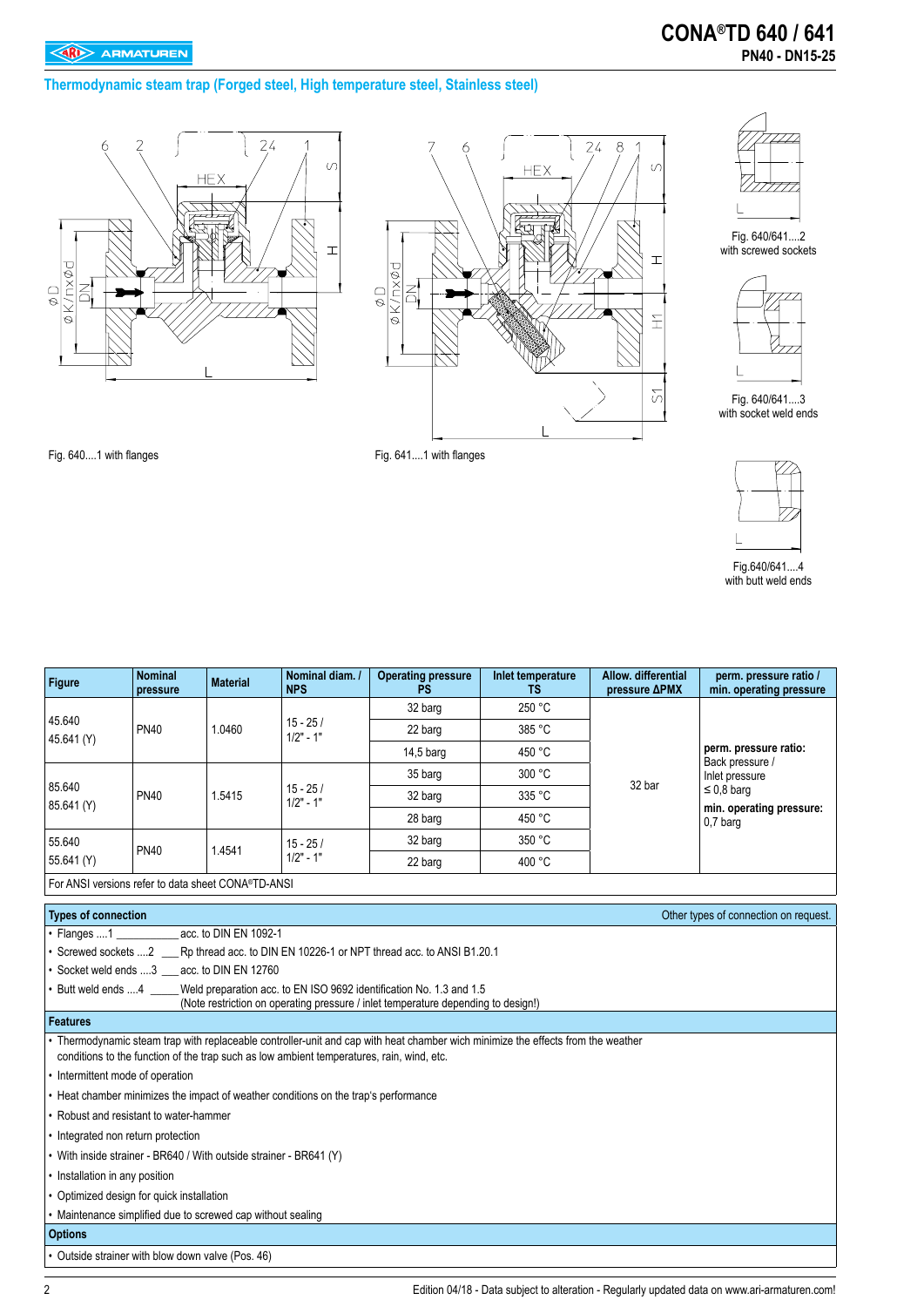# **CONA®TD 640 / 641**

**PN40 - DN15-25** 

| <b>Types of connection</b>                             |      |      | <b>Flanges</b> |     |      | <b>Screwed sockets</b><br>Socket weld ends |                |      | <b>Butt weld ends</b>                       |                |
|--------------------------------------------------------|------|------|----------------|-----|------|--------------------------------------------|----------------|------|---------------------------------------------|----------------|
| <b>DN</b>                                              |      | 15   | 20             | 25  | 15   | 20                                         | 25             | 15   | 20                                          | 25             |
| <b>NPS</b>                                             |      | 1/2" | 3/4"           | 1"  | 1/2" | 3/4"                                       | 4 <sup>m</sup> | 1/2" | 3/4"                                        | 1"             |
| Face-to-face acc. to data sheet resp. customer request |      |      |                |     |      |                                            |                |      |                                             |                |
| L                                                      | (mm) | 150  | 150            | 160 | 95   | 95                                         | 95             | 250  | 250                                         | 250            |
| <b>Dimensions</b>                                      |      |      |                |     |      |                                            |                |      | Standard-flange dimensions refer to page 9. |                |
| H                                                      | (mm) | 65   | 65             | 65  | 65   | 65                                         | 74             | 65   | 65                                          | 65             |
| H1                                                     | (mm) | 62   | 62             | 62  | 62   | 62                                         | 55             | 62   | 62                                          | 62             |
| $\ensuremath{\mathsf{S}}$                              | (mm) | 40   | 40             | 40  | 40   | 40                                         | 40             | 40   | 40                                          | 40             |
| S <sub>1</sub>                                         | (mm) | 24   | 24             | 24  | 24   | 24                                         | 13             | 24   | 24                                          | 24             |
| <b>HEX</b>                                             | (mm) | 50   | 50             | 50  | 50   | 50                                         | 50             | 50   | 50                                          | 50             |
| Weights                                                |      |      |                |     |      |                                            |                |      |                                             |                |
| Fig. 640 / 641(app.)                                   | (kg) | 2,7  | 3,3            | 3,7 | 1,4  | 1,3                                        | 1,8            | 1,8  | 1,9                                         | $\overline{2}$ |

| <b>Parts</b> |              |                       |                           |                      |                       |  |  |  |  |
|--------------|--------------|-----------------------|---------------------------|----------------------|-----------------------|--|--|--|--|
| Pos.         | Sp.p.        | <b>Description</b>    | Fig. 45.640 / 45.641      | Fig. 85.640 / 85.641 | Fig. 55.640 / 55.641  |  |  |  |  |
|              |              | Body                  | P250 GH, 1.0460           | 16Mo3, 1.5415        | X6CrNiTi18-10, 1.4541 |  |  |  |  |
| 2            | $\mathsf{x}$ | Strainer              | X5CrNi18-10, 1.4301       |                      |                       |  |  |  |  |
| 6            |              | Cap                   | P250 GH, 1.0460           | 16Mo3, 1.5415        | X6CrNiTi18-10, 1.4541 |  |  |  |  |
|              | X            | Strainer              | X5CrNi18-10, 1.4301       |                      |                       |  |  |  |  |
| 8            | X            | Strainer plug         | X6CrNiTi18-10, 1.4541     |                      |                       |  |  |  |  |
| 24           | $\mathsf{x}$ | Controller, cpl.      | X39CrMo17-1+QT, 1.4122+QT |                      |                       |  |  |  |  |
| 46           | X            | Blow down valve, cpl. | X8CrNiS18-9, 1.4305       |                      |                       |  |  |  |  |
|              |              | L Spare parts         |                           |                      |                       |  |  |  |  |

Information / restriction of technical rules need to be observed!

Resistance and fitness must be verified (contact manufacturer for information, refer to Product overview and Resistance list).

Operating and installation instructions can be downloaded at www.ari-armaturen.com.



The capacity chart shows the maximum flow of hot condensate for the standard controller

Flow rate of cold condensate at 20°C is about 1,5 times the volume of hot condensate



Edition 04/18 - Data subject to alteration - Regularly updated data on www.ari-armaturen.com!<br>3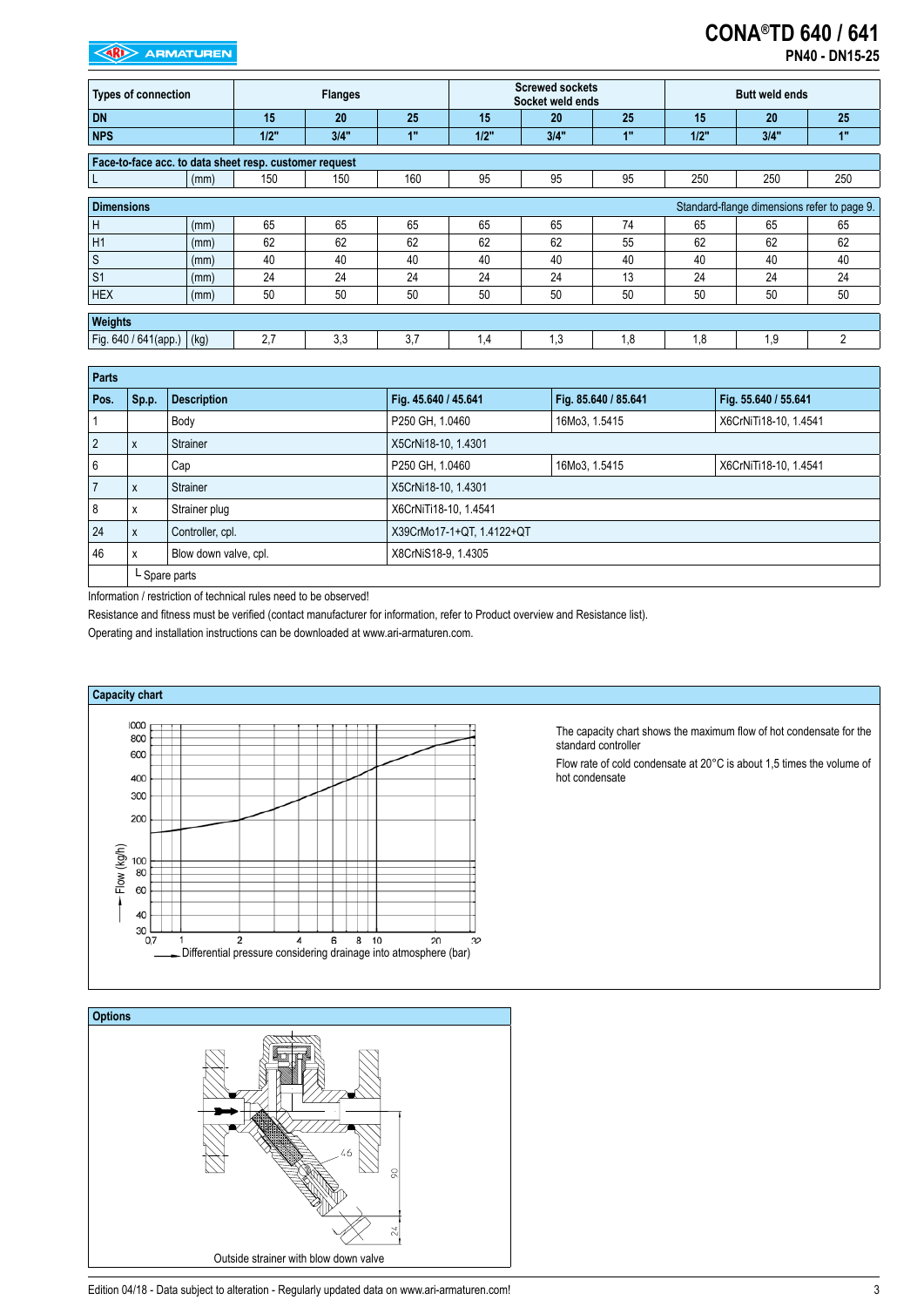### **Thermodynamic steam trap (Stainless steel)**



Fig. 641....2 with screwed sockets

Fig. 641....3

with socket weld ends

| Figure     | <b>Nominal</b><br>pressure                         | <b>Material</b> | Nominal diam.<br><b>NPS</b> | <b>Operating pressure</b><br>PS | Inlet temperature<br>TS | Allow, differential<br>pressure <b>APMX</b> | perm. pressure ratio /<br>min. operating pressure          |  |  |
|------------|----------------------------------------------------|-----------------|-----------------------------|---------------------------------|-------------------------|---------------------------------------------|------------------------------------------------------------|--|--|
|            |                                                    | A743CA40        | $3/8" - 3/4"$               |                                 | 400 °C                  | 42 bar                                      | perm. pressure ratio:<br>Back pressure /<br>Inlet pressure |  |  |
| 56.641 (Y) | <b>PN63</b>                                        | 1.4006          | 4 <sub>II</sub>             | 42 barg                         |                         |                                             | $\leq$ 0.8 barg<br>min. operating pressure:<br>1 barg      |  |  |
|            | For ANSI versions refer to data sheet CONA®TD-ANSI |                 |                             |                                 |                         |                                             |                                                            |  |  |

**Types of connection Connection Connection Connection Other types of connection** on request. • Screwed sockets ....2 \_\_\_\_\_Rp thread acc. to DIN EN 10226-1 or NPT thread acc. to ANSI B1.20.1 • Socket weld ends ....3 \_\_\_ acc. to DIN EN 12760 **Features**  • Thermodynamic steam trap of stainless steel for the condensate-discharge from all kinds of steam systems • Intermittent mode of operation • Robust and resistant to water-hammer • Integrated non return protection • With outside strainer • Installation in any position • Optimized design for quick installation

• Maintenance simplified due to screwed cap without sealing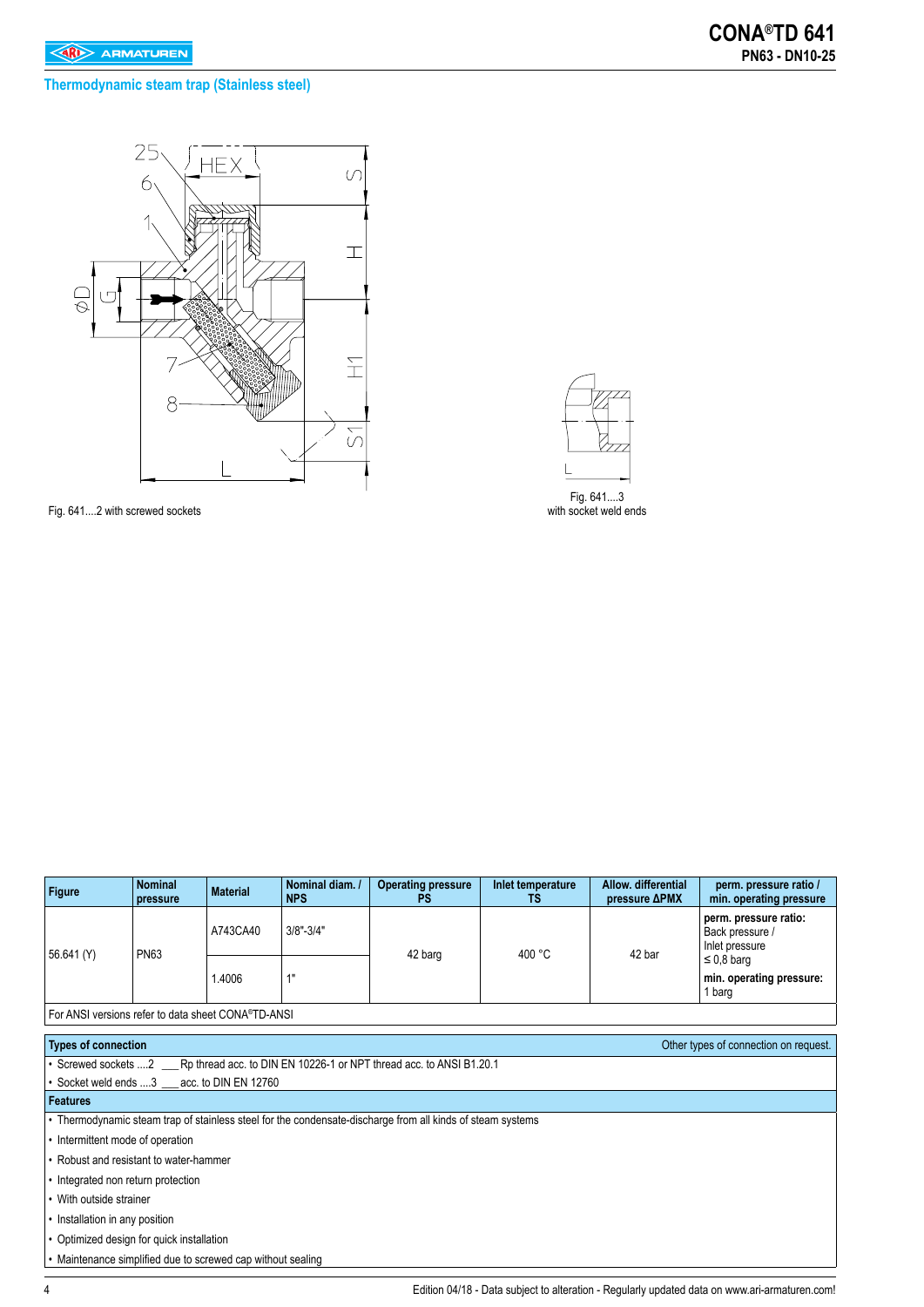|                                              |      |                                                        |         | Screwed sockets (NPS 3/8" - 1") |                                             |
|----------------------------------------------|------|--------------------------------------------------------|---------|---------------------------------|---------------------------------------------|
| <b>Types of connection</b>                   |      | ш.                                                     |         | Socket weld ends (DN 15-20)     | --                                          |
| <b>DN</b>                                    |      | 10                                                     | 15      | 20                              | 25                                          |
| <b>NPS</b>                                   |      | 3/8"                                                   | $1/2$ " | 3/4"                            | 1"                                          |
|                                              |      |                                                        |         |                                 |                                             |
|                                              |      | Face-to-face acc. to data sheet resp. customer request |         |                                 |                                             |
|                                              | (mm) | 78                                                     | 78      | 90                              | 95                                          |
|                                              |      |                                                        |         |                                 |                                             |
| <b>Dimensions</b>                            |      |                                                        |         |                                 | Standard-flange dimensions refer to page 9. |
| H                                            | (mm) | 47                                                     | 47      | 50                              | 59                                          |
| H1                                           | (mm) | 56                                                     | 56      | 56                              | 61                                          |
| $\ensuremath{\mathsf{S}}$                    | (mm) | 20                                                     | 20      | 20                              | 20                                          |
| S <sub>1</sub>                               | (mm) | 45                                                     | 45      | 45                              | 45                                          |
| <b>HEX</b>                                   | (mm) | 32                                                     | 32      | 32                              | 41                                          |
|                                              |      |                                                        |         |                                 |                                             |
| Weights                                      |      |                                                        |         |                                 |                                             |
| Fig. 641<br>$(\text{approx.})   (\text{kg})$ |      | 0,8                                                    | 0,8     | 0,8                             | 0.9                                         |

| Parts                    |               |                    |                          |                 |  |  |  |  |
|--------------------------|---------------|--------------------|--------------------------|-----------------|--|--|--|--|
| Pos.                     | Sp.p.         | <b>Description</b> | Fig. 56.641              |                 |  |  |  |  |
|                          |               |                    | NPS 3/8" - 3/4"          | <b>NPS 1"</b>   |  |  |  |  |
|                          |               | Body               | A743CA40                 | X12Cr13, 1.4006 |  |  |  |  |
| 6                        |               | Cap                | X8CrNiS18-9, 1.4305      |                 |  |  |  |  |
| $\overline{\phantom{a}}$ | X             | Strainer           | X5CrNi18-10, 1.4301      |                 |  |  |  |  |
| 8                        |               | Strainer plug      | X6CrNiTi18-10, 1.4541    |                 |  |  |  |  |
| 25                       | x             | Disc               | X39CrMo17-1+QT 1.4122+QT |                 |  |  |  |  |
|                          | L Spare parts |                    |                          |                 |  |  |  |  |

Information / restriction of technical rules need to be observed!

Resistance and fitness must be verified (contact manufacturer for information, refer to Product overview and Resistance list).

Operating and installation instructions can be downloaded at www.ari-armaturen.com.



Edition 04/18 - Data subject to alteration - Regularly updated data on www.ari-armaturen.com!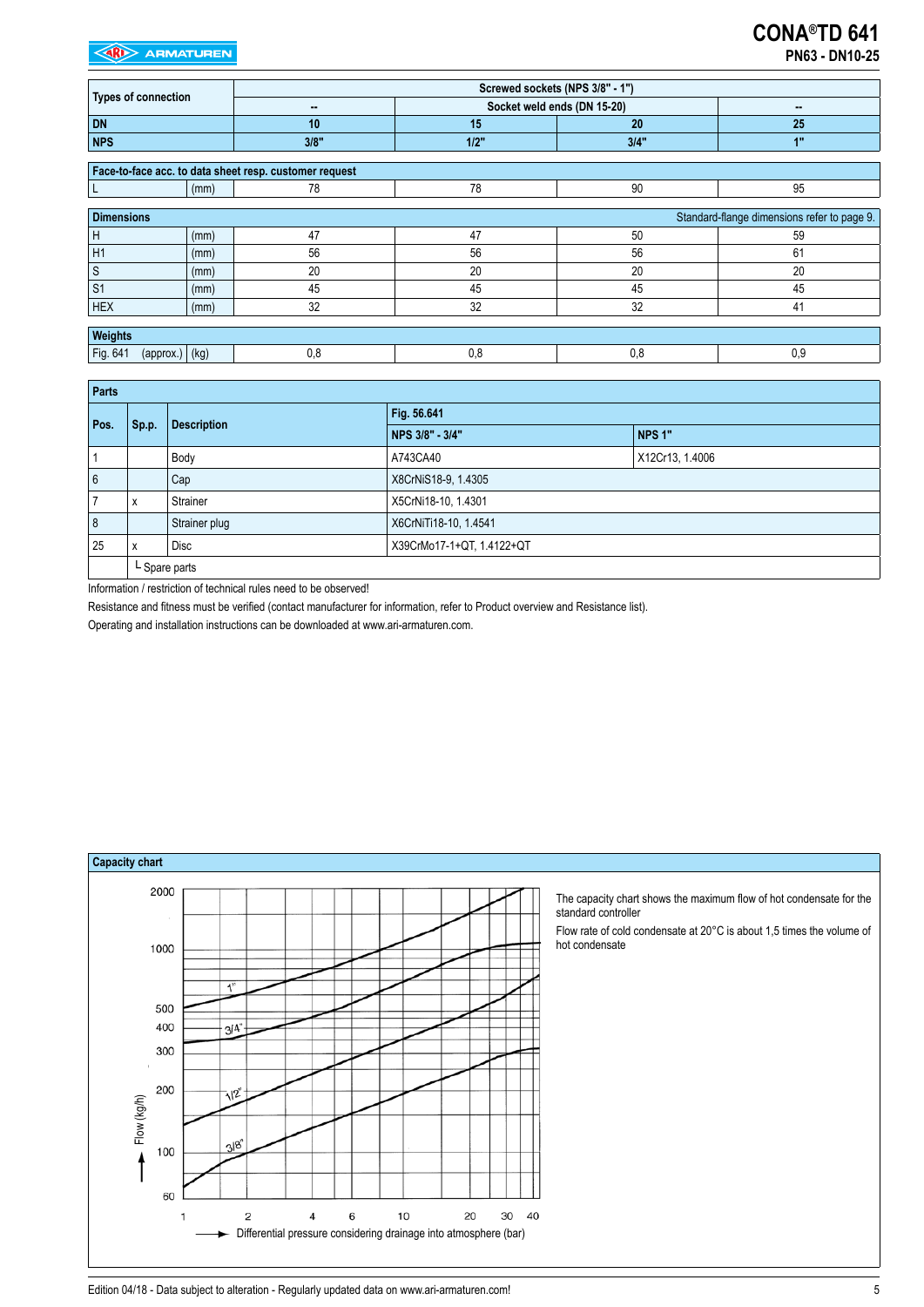## **Thermodynamic steam trap (High temperature steel)**





Fig. 640/641....3 with socket weld ends



Fig. 640/641....4 with butt weld ends





Fig. 641....1 with flanges

| Figure                                                             | <b>Nominal</b><br>pressure | <b>Material</b> | Nominal diam. /<br><b>NPS</b>                                                       | <b>Operating pressure</b><br><b>PS</b>                                                                                                                                      | Inlet temperature<br>ТS | Allow. differential<br>pressure ΔPMX | perm. pressure ratio /<br>min. operating pressure                             |
|--------------------------------------------------------------------|----------------------------|-----------------|-------------------------------------------------------------------------------------|-----------------------------------------------------------------------------------------------------------------------------------------------------------------------------|-------------------------|--------------------------------------|-------------------------------------------------------------------------------|
| 86.640<br>86.641 (Y)                                               | <b>PN63</b>                | 1.5415          | $15 - 25/$<br>$1/2" - 1"$                                                           | 42 barg                                                                                                                                                                     | 450 °C                  | 42 bar                               | perm. pressure ratio:<br>Back pressure /<br>Inlet pressure<br>$\leq 0.8$ barg |
|                                                                    |                            |                 |                                                                                     |                                                                                                                                                                             |                         |                                      | min. operating pressure:<br>$0.7b$ arq                                        |
| For ANSI versions refer to data sheet CONA®TD-ANSI                 |                            |                 |                                                                                     |                                                                                                                                                                             |                         |                                      |                                                                               |
| <b>Types of connection</b>                                         |                            |                 |                                                                                     |                                                                                                                                                                             |                         |                                      | Other types of connection on request.                                         |
| • Flanges 1 acc. to DIN EN 1092-1                                  |                            |                 |                                                                                     |                                                                                                                                                                             |                         |                                      |                                                                               |
| • Socket weld ends 3 acc. to DIN EN 12760                          |                            |                 |                                                                                     |                                                                                                                                                                             |                         |                                      |                                                                               |
|                                                                    |                            |                 |                                                                                     | • Butt weld ends 4 Weld preparation acc. to EN ISO 9692 identification No. 1.3 and 1.5<br>(Note restriction on operating pressure / inlet temperature depending to design!) |                         |                                      |                                                                               |
| <b>Features</b>                                                    |                            |                 |                                                                                     |                                                                                                                                                                             |                         |                                      |                                                                               |
| of the trap such as low ambient temperatures, rain, wind, etc.     |                            |                 |                                                                                     | • Thermodynamic steam trap with replaceable controller-unit and cap with heat chamber wich minimize the effects from the weather conditions to the function                 |                         |                                      |                                                                               |
| • Intermittent mode of operation                                   |                            |                 |                                                                                     |                                                                                                                                                                             |                         |                                      |                                                                               |
|                                                                    |                            |                 | • Heat chamber minimizes the impact of weather conditions on the trap's performance |                                                                                                                                                                             |                         |                                      |                                                                               |
| • Robust and resistant to water-hammer                             |                            |                 |                                                                                     |                                                                                                                                                                             |                         |                                      |                                                                               |
| • Integrated non return protection                                 |                            |                 |                                                                                     |                                                                                                                                                                             |                         |                                      |                                                                               |
| • With inside strainer - BR640 / With outside strainer - BR641 (Y) |                            |                 |                                                                                     |                                                                                                                                                                             |                         |                                      |                                                                               |
| • Installation in any position                                     |                            |                 |                                                                                     |                                                                                                                                                                             |                         |                                      |                                                                               |
| • Optimized design for quick installation                          |                            |                 |                                                                                     |                                                                                                                                                                             |                         |                                      |                                                                               |
| • Maintenance simplified due to screwed cap without sealing        |                            |                 |                                                                                     |                                                                                                                                                                             |                         |                                      |                                                                               |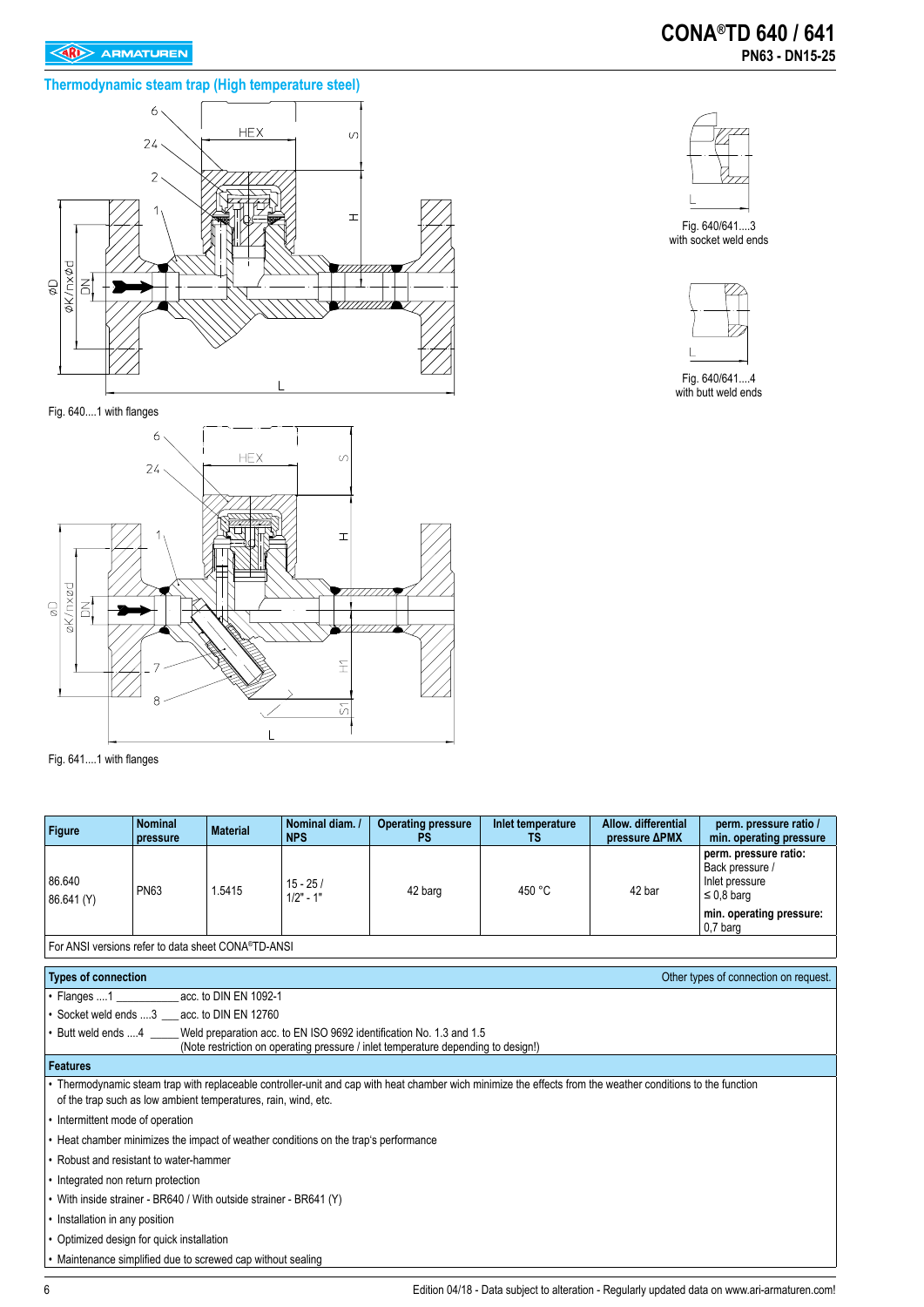# **CONA®TD 640 / 641**

**PN63 - DN15-25**

| <b>Types of connection</b>                                        |      |      | <b>Flanges</b> |                |      | Socket weld ends |     |         | Butt weld ends <sup>1)</sup>               |     |
|-------------------------------------------------------------------|------|------|----------------|----------------|------|------------------|-----|---------|--------------------------------------------|-----|
| <b>DN</b>                                                         |      | 15   | 20             | 25             | 15   | 20               | 25  | 15      | 20                                         | 25  |
| <b>NPS</b>                                                        |      | 1/2" | 3/4"           | 4 <sup>m</sup> | 1/2" | 3/4"             | 1"  | $1/2$ " | 3/4"                                       | 1"  |
| <sup>1)</sup> Please indicate dimension of the tube when ordering |      |      |                |                |      |                  |     |         |                                            |     |
| Face-to-face acc. to data sheet resp. customer request            |      |      |                |                |      |                  |     |         |                                            |     |
|                                                                   | (mm) | 210  | 210            | 230            | 95   | 95               | 95  | 250     | 250                                        | 250 |
| <b>Dimensions</b>                                                 |      |      |                |                |      |                  |     |         | Standard-flange dimensions refer to page 9 |     |
| Ή                                                                 | (mm) | 65   | 65             | 65             | 65   | 65               | 74  | 65      | 65                                         | 65  |
| H1                                                                | (mm) | 62   | 62             | 62             | 62   | 62               | 55  | 62      | 62                                         | 62  |
| <sub>S</sub>                                                      | (mm) | 40   | 40             | 40             | 40   | 40               | 40  | 40      | 40                                         | 40  |
| S <sub>1</sub>                                                    | (mm) | 24   | 24             | 24             | 24   | 24               | 13  | 24      | 24                                         | 24  |
| <b>HEX</b>                                                        | (mm) | 50   | 50             | 50             | 50   | 50               | 50  | 50      | 50                                         | 50  |
| Weights                                                           |      |      |                |                |      |                  |     |         |                                            |     |
| Fig. 640 / 641<br>$(\text{approx.})   (\text{kg})$                |      | 3.7  | 5,2            | 6,6            | 1.3  | 1,2              | 1,7 | 1,8     | 1.9                                        | 2,0 |

| <b>Parts</b> |               |                    |                           |                          |  |  |  |
|--------------|---------------|--------------------|---------------------------|--------------------------|--|--|--|
| Pos.         | Sp.p.         | <b>Description</b> | Fig. 86.640               | Fig. 86.641              |  |  |  |
|              |               | Body               | 16Mo3, 1.5415             |                          |  |  |  |
| 2            | X             | Strainer           | X5CrNi18-10, 1.4301       | $\overline{\phantom{a}}$ |  |  |  |
| 6            |               | Cap                | 16Mo3, 1.5415             |                          |  |  |  |
|              | X             | <b>Strainer</b>    | $\overline{\phantom{a}}$  | X5CrNi18-10, 1.4301      |  |  |  |
| 8            | X             | Strainer plug      | $\overline{\phantom{a}}$  | X6CrNiTi18-10, 1.4541    |  |  |  |
| 24           | X             | Controller, cpl.   | X39CrMo17-1+QT, 1.4122+QT |                          |  |  |  |
|              | L Spare parts |                    |                           |                          |  |  |  |

Information / restriction of technical rules need to be observed!

Resistance and fitness must be verified (contact manufacturer for information, refer to Product overview and Resistance list).

Operating and installation instructions can be downloaded at www.ari-armaturen.com.

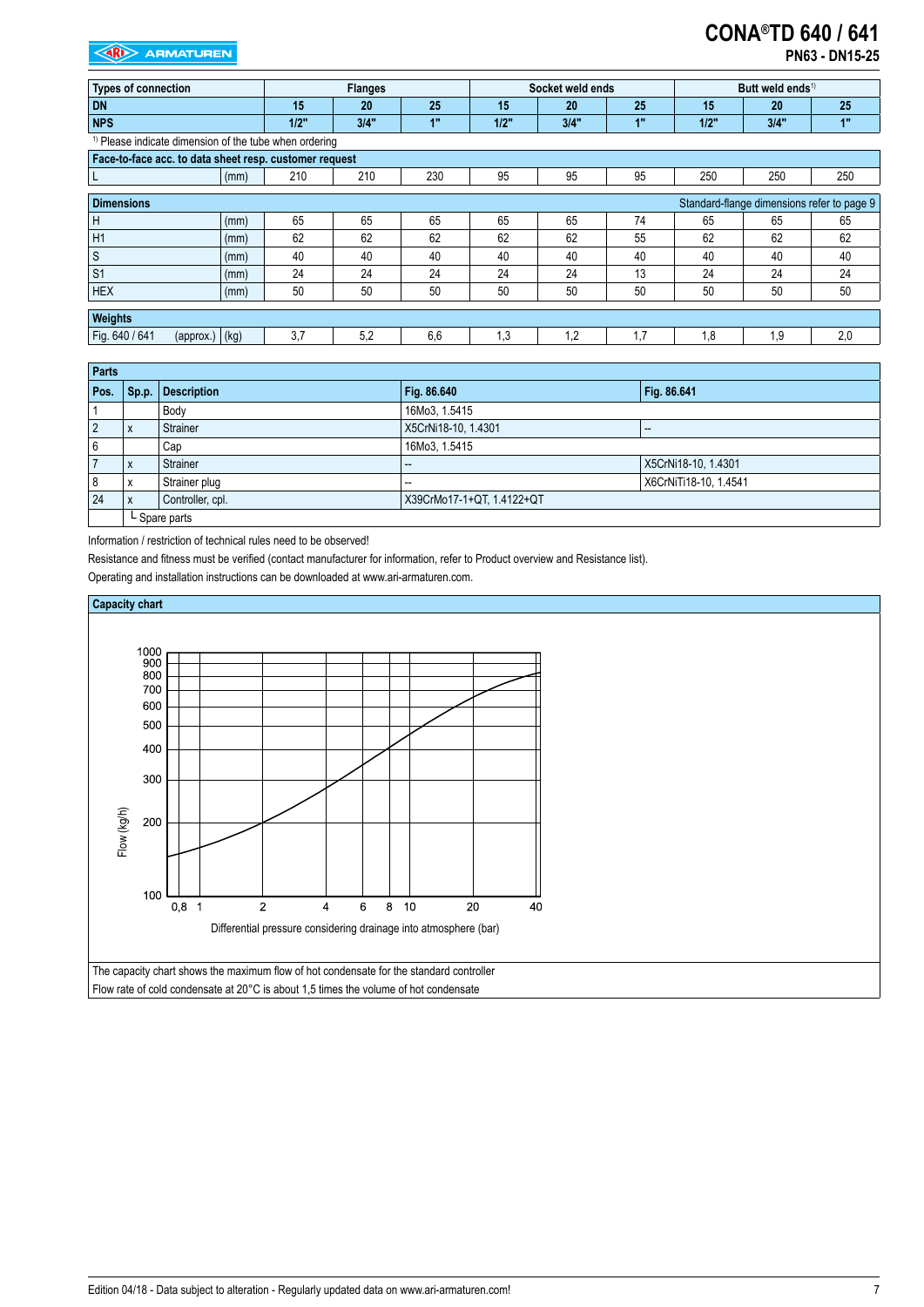#### **myValve® - Your VAlve SIzing-Program.**

myValve is a powerful software tool that not only helps you size your system components; it also gives you instant access to all other data about the selected product, such as order information, spare parts drawings, operating instructions, data sheets, etc., whenever you need it.

| $\Box$ ex<br>ARI-myValve - Calculator                                                                                                                                                                                                                                                                                     |  |
|---------------------------------------------------------------------------------------------------------------------------------------------------------------------------------------------------------------------------------------------------------------------------------------------------------------------------|--|
| Modules File Project Settings Help CARES AUMANAUGUN                                                                                                                                                                                                                                                                       |  |
| ARI-Stop valve-Calculation                                                                                                                                                                                                                                                                                                |  |
| Media selection<br>$\circledR$<br>凤<br>Documents                                                                                                                                                                                                                                                                          |  |
| Liquid<br>CAD-symbol<br>PDF-output<br>Drawing<br>⋥<br>Water   H2O<br>Operating Instr.<br>Data sheet<br>Pressure-Temp                                                                                                                                                                                                      |  |
| Calc, save<br>Flow characteristic<br>Q                                                                                                                                                                                                                                                                                    |  |
| 20.0<br>°C<br>Temperature [T]<br>Product data<br>凤<br>kg/m3<br>998.2<br><b>ARMATUREN</b>                                                                                                                                                                                                                                  |  |
| Steam pressure [pv]<br>$-0.9898$<br>bar(a)<br>n<br>TAG-No.<br>tagnumber<br>bar(g)<br>Critical pressure [pc]<br>220.1868                                                                                                                                                                                                   |  |
| www.ari-armaturen.com<br>Nobe<br>mm2/s<br>Viscosity (kinem.) [v]<br>$\odot$ 1.004<br><b>INDICATION</b><br><b>PROPERTY</b>                                                                                                                                                                                                 |  |
| Viscosity (dyn.) [n]<br>$\bigcirc$ 1.0022<br>10521900013<br>Productkey                                                                                                                                                                                                                                                    |  |
| Article code<br>350460050011<br>myValve® Combi<br>Process data<br>$\circledR$<br>ARI-FABA-Plus                                                                                                                                                                                                                            |  |
| Type<br>Stop valve - straight through with flanges and belows seal<br>Designation                                                                                                                                                                                                                                         |  |
| 5.0<br>bar(g)<br>Operating pressure [p1]<br>Material<br>1.0619+N<br>Volume flow (service)<br>$-25.0$<br>m <sub>3/h</sub>                                                                                                                                                                                                  |  |
| PN 40<br>Pressure<br>Connection<br>flanged<br><b>Calculate</b>                                                                                                                                                                                                                                                            |  |
| Nominal diameter<br>DN 50                                                                                                                                                                                                                                                                                                 |  |
| Plug:Plug with marginal seat<br>Feature1<br>Product parameter<br>闵                                                                                                                                                                                                                                                        |  |
| Feature2<br>ARI-FABA-Bellow seal<br>۰                                                                                                                                                                                                                                                                                     |  |
| PN 40<br>Nominal pressure<br>۰                                                                                                                                                                                                                                                                                            |  |
| $1.0619 + N$<br>۰                                                                                                                                                                                                                                                                                                         |  |
| flanged<br>٠<br>Plug with marginal seat                                                                                                                                                                                                                                                                                   |  |
| ۰                                                                                                                                                                                                                                                                                                                         |  |
| Product data Calculated: 218 Choosen: 5                                                                                                                                                                                                                                                                                   |  |
| ARG Armatures, No.wt Richter Orct/H & Co., KG.<br>Material<br>Pressure<br>Form<br>Nominal diameter<br>Feature1<br>kvs<br>Zeta<br>Speed[m/s]<br>Figure<br>Type<br>$\left  \cdot \right $<br>Connection<br>Margelheids 56-65 - D-33758 Schloß Hoffe-Shakerkrock                                                             |  |
| 43<br>ARI-FABA-Plus<br>$1.0619 + N$<br>PN 40<br>DN 50<br>0521900013 35046<br>flanged<br>Straight thro<br>Plug:Plug wit<br>5.397<br>3.54<br>Forc +48 5207 994-5 - Fax: +49 5207 994-297 /-298<br>35047<br>ARI-FABA-Plus<br>Angle pattern DN 50<br>53<br>$1.0619 + N$<br>PN 40<br>Plug:Plug wit<br>3.553<br>3.54<br>flanged |  |
| 5-Mail: Info.contrivibilitati-armatunen.com<br>75<br>5.067<br>2.095<br>35046<br>ARI-FABA-Plus<br>$1.0619 + N$<br>PN 40<br>Straight thro DN 65<br>flanged<br>Plug:Plug wit                                                                                                                                                 |  |
| Angle pattern DN 65<br>94<br>35047<br>ARI-FABA-Plus<br>$1.0619 + N$<br>PN 40<br>Plug:Plug wit<br>3.226<br>2.095<br>flanged                                                                                                                                                                                                |  |
| 10522100010 35046<br>ARI-FABA-Plus<br>1.0619+N<br>PN 40<br>flanged<br>Straight thro DN 80<br>Plug:Plug wit<br>105<br>5.932<br>1.383                                                                                                                                                                                       |  |

| myValve - VAIve SIzing-Program |                                                                                                                                           |  |  |  |
|--------------------------------|-------------------------------------------------------------------------------------------------------------------------------------------|--|--|--|
| <b>Contents:</b>               | <b>Module ARI-Steam trap CONA-Calcuation</b>                                                                                              |  |  |  |
|                                | - Sizing (calculation of steam trap systems with given flow capacity or heat capacity)                                                    |  |  |  |
|                                | - Calculation of nominal diameter acc. to given pressure, condensate quantity, condensate sub-cooling and speed                           |  |  |  |
| Media:                         | - Steam (saturated and superheated)                                                                                                       |  |  |  |
|                                | - Compressed air                                                                                                                          |  |  |  |
| <b>Special Features</b>        | - Project administration of the calculation and product data incl. spare part drawings concerning to project and tag number               |  |  |  |
|                                | - Direct output or calculation and product data in PDF format                                                                             |  |  |  |
|                                | - Product data could be taken for a direct order                                                                                          |  |  |  |
|                                | - SI- and ANSI-units with direct conversion to another databank                                                                           |  |  |  |
|                                | - Settings with over pressure or absolute pressure                                                                                        |  |  |  |
|                                | - All ARI products are integrated in one databank                                                                                         |  |  |  |
|                                | - Direct access concerning to the product on data sheets, operating instructions, pressure-temperature-diagram and spare part<br>drawings |  |  |  |
|                                | - Operation in company networks possible (no complex installations on individually PC's necessary)                                        |  |  |  |
|                                | - Extensive catalogue extending over several product groups                                                                               |  |  |  |
| <b>System Requirements:</b>    | Windows operating systems, Linux, etc.                                                                                                    |  |  |  |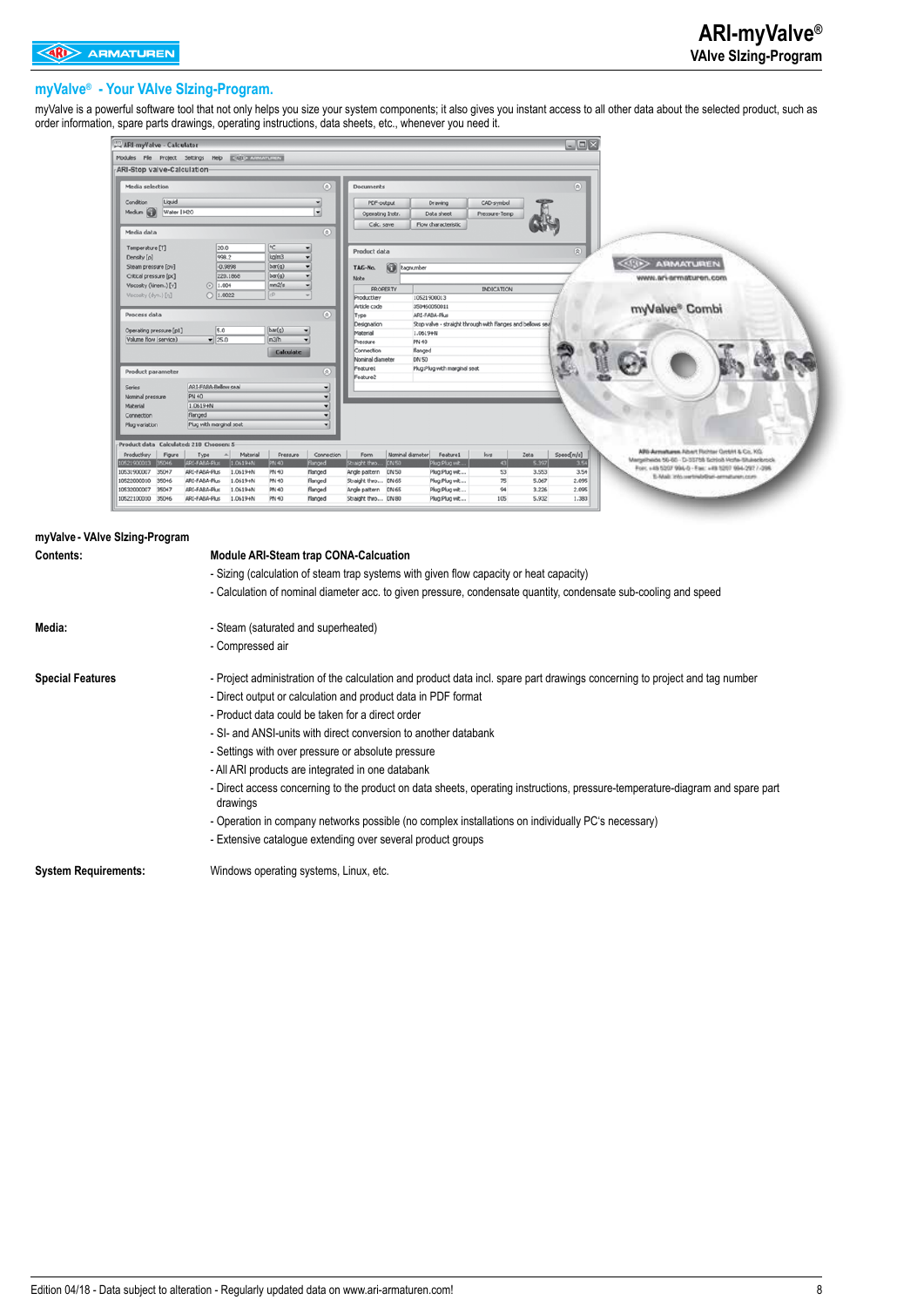| Informations about pipe welding                                                    |          |                                |
|------------------------------------------------------------------------------------|----------|--------------------------------|
| Welding groove acc. to DIN 2559                                                    |          |                                |
| The material used for ARI valves with butt weld ends are:                          | 1.0460   | P250GH acc. to DIN EN 10222-2  |
|                                                                                    | 1.5415   | 16Mo3 acc. to DIN EN 10222-2   |
| Note:                                                                              | A743CA40 | acc. to ASTM A743/A743M-98a    |
| Note restriction on operating pressure / inlet temperature depending to<br>design! | 1.4006   | X12Cr13 acc. to DIN EN 10250-4 |

Due to our experience, we recommend to apply an electric welding process.

Because of the different material compositions and wall thickness of the steam traps and the pipe gas welding shall not be applied. Quenching cracks and coarse grain structure may develop.

Steam traps with socket-weld ends shall only be welded by arc welding (welding process 111 acc. to DIN EN 24063).

If during the time of warranty others than the manufacturer or by the manufacturer authorized persons are interfering in the product and/or the setting, the right of claim for warranty will lapse!

| Standard-flange dimensions acc. to DIN EN 1092-1 |                          |      |               |               |               |  |
|--------------------------------------------------|--------------------------|------|---------------|---------------|---------------|--|
| <b>DN</b>                                        |                          |      | 15            | 20            | 25            |  |
| <b>NPS</b>                                       |                          |      | $1/2$ "       | 3/4"          | 1"            |  |
|                                                  | ØD                       | (mm) | 95            | 105           | 115           |  |
| <b>PN40</b>                                      | ØK                       | (mm) | 65            | 75            | 85            |  |
|                                                  | $n \times \varnothing d$ | (mm) | $4 \times 14$ | $4 \times 14$ | $4 \times 14$ |  |
|                                                  | ØD                       | (mm) | 105           | 130           | 140           |  |
| <b>PN63</b>                                      | ØK                       | (mm) | 75            | 90            | 100           |  |
|                                                  | $\ln x \varnothing d$    | (mm) | $4 \times 14$ | $4 \times 18$ | $4 \times 18$ |  |

| Selection criteria: |                             |                                               | Example for order data:                                                     |
|---------------------|-----------------------------|-----------------------------------------------|-----------------------------------------------------------------------------|
|                     | Steam pressure              | Type of connection                            |                                                                             |
|                     | • Back pressure             | Material                                      | Thermodynamic steam trap CONA® TD,                                          |
|                     | • Quantity of condensate    | Place of service or kind<br>of steam consumer | Fig. 640, PN 40, DN 15, 1.0460, with flanges, Face-to-face dimension 150 mm |
|                     | Nominal diameter / pressure |                                               |                                                                             |